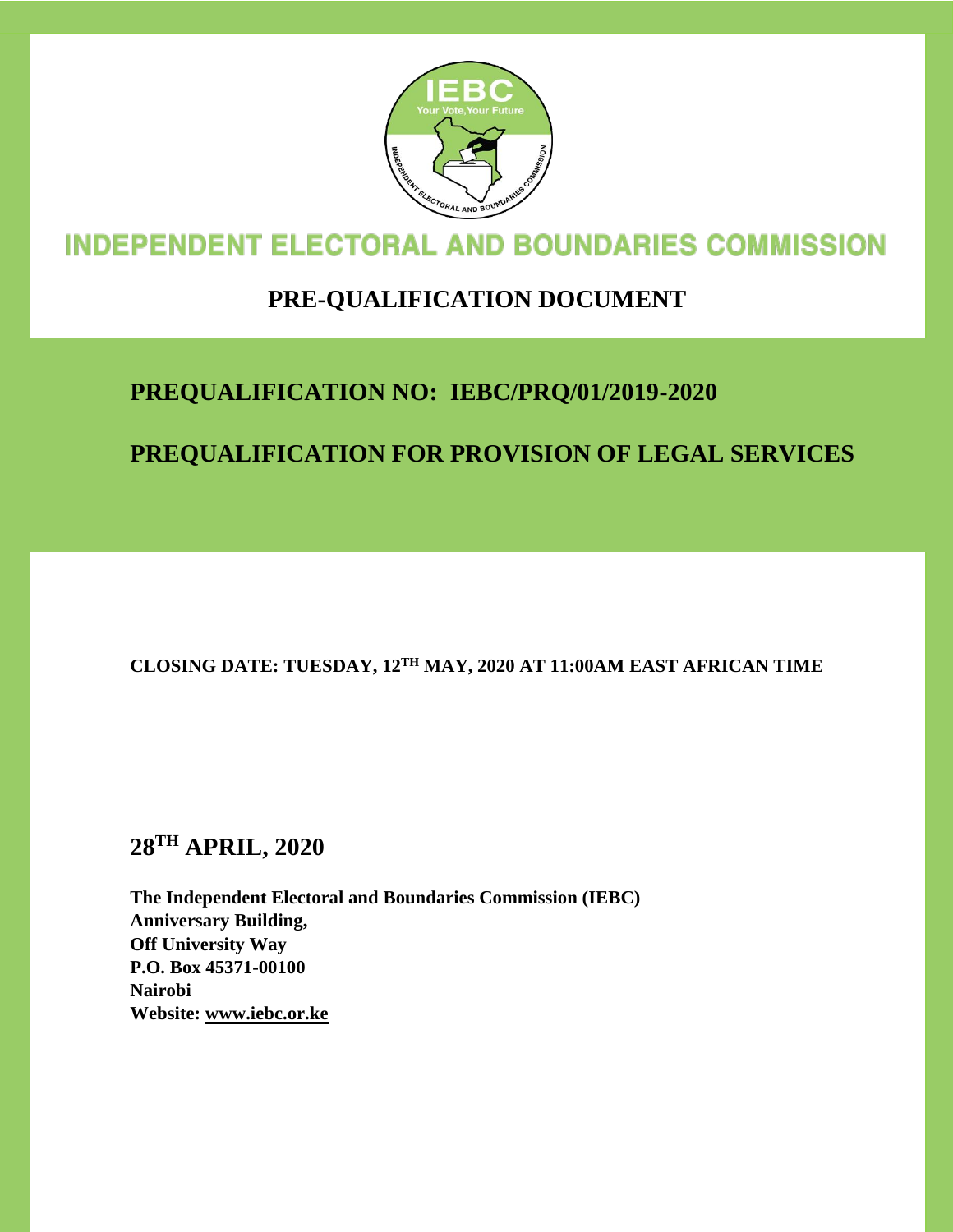## **TABLE OF CONTENTS**

| <b>CONFIDENTIAL PRE-QUALIFICATION BUSINESS QUESTIONNAIRE FORM 3</b> |  |
|---------------------------------------------------------------------|--|
|                                                                     |  |
| FORMAT OF CURRICULUM VITAE (CV) FOR PROPOSED PROFESSIONAL STAFF  8  |  |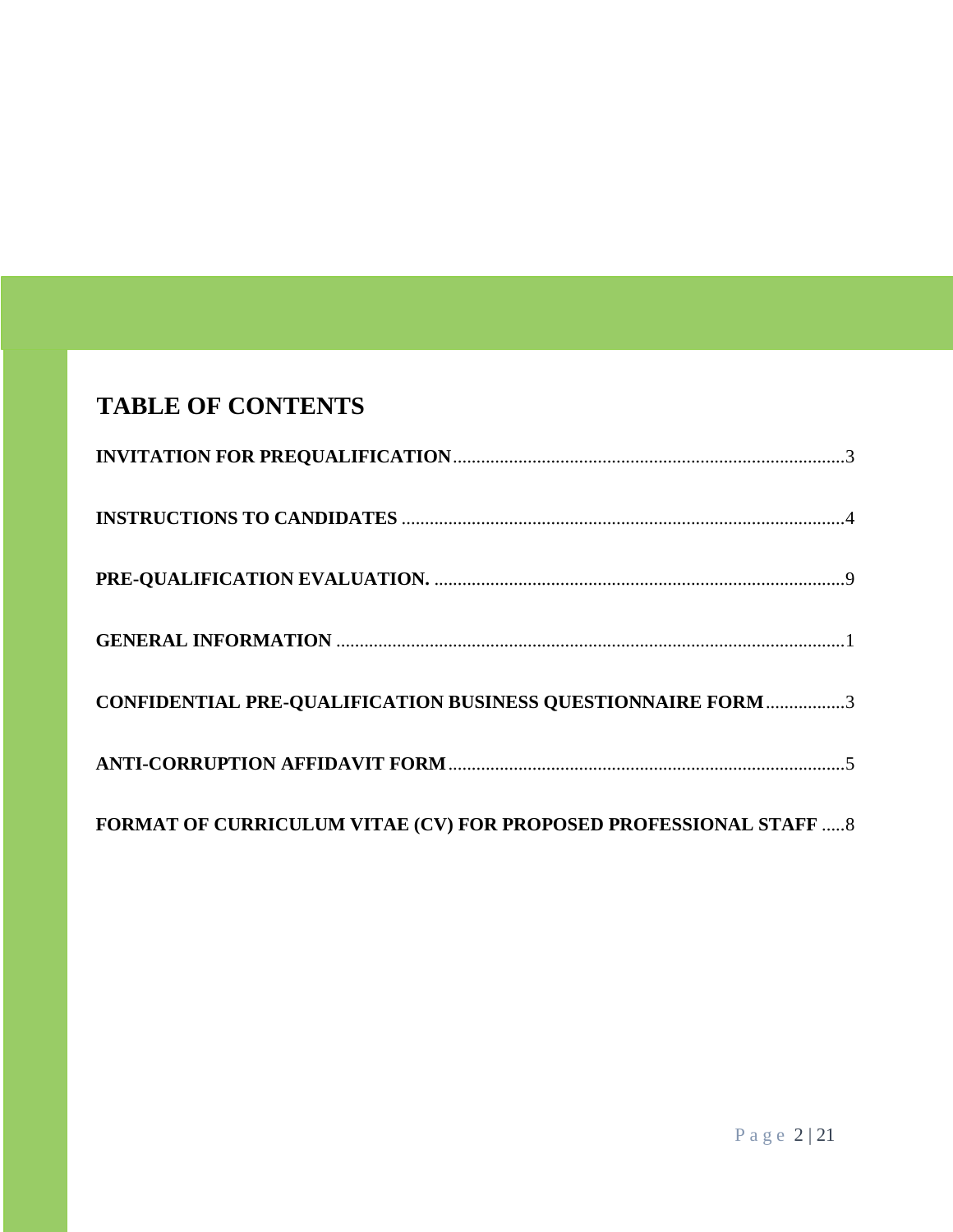## <span id="page-2-0"></span>**INVITATION FOR PREQUALIFICATION**

### **28TH APRIL, 2020 PREQUALIFICATION NO: IEBC/PRQ/01/2019-2020 PREQUALIFICATION FOR PROVISION OF LEGAL SERVICES**

This is to invite competent and interested Legal firms to apply for pre-qualification for purposes of identifying and registering qualified legal firms in the Commission's Suppliers' list for provision of Legal services on as and when required basis for the period ending June, 2023.

Interested candidates may download the prequalification document from *the IEBC website:*  [www.iebc.or.ke.](http://www.iebc.or.ke/) Candidates who download the prequalification documents through the website are advised to registers at the Supply Chain Offices or email their contacts through [info@iebc.or.ke,](mailto:info@iebc.or.ke) before the closing date; to allow records and communication for any clarifications and addenda.

Duly completed prequalification documents sealed in an envelope clearly marked with the **Prequalification name and number**, addressed to:

**The Ag. Chief Executive Officer/Commission Secretary Independent Electoral and Boundaries Commission (IEBC) Anniversary Towers, University Way, P.O Box 45371-00100 Nairobi,** and should be deposited in the Tender Box situated on 5th Floor on or before **Tuesday, 12th May, 2020 at 11:00am East African Time. Late bids will be rejected.**

The results of the evaluation shall be communicated to all the applicants who submitted their prequalification document by the closing time.

#### **Ag. Commission Secretary/CEO**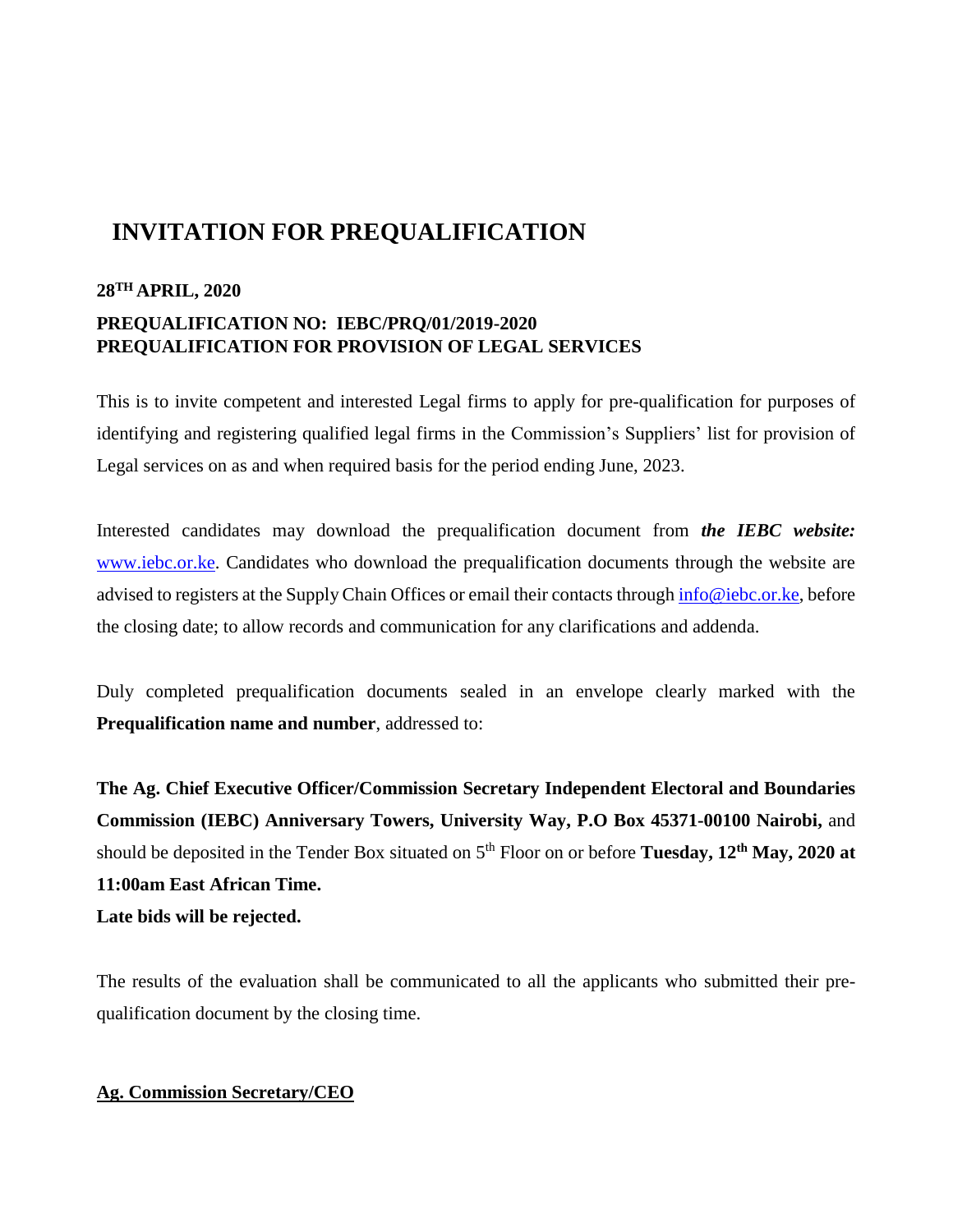## <span id="page-3-0"></span>**INSTRUCTIONS TO CANDIDATES**

### **1. INTRODUCTION**

- **1.1** Independent Electoral and Boundaries Commission will pre-qualify and register prospective bidders for provision of Legal Services from among those who will have submitted their prequalification documents, in accordance with the pre-qualification requirements to undertake the assignments described herein for period of three (3) years.
- **1.2** The Pre-qualification tender document and the tenderers response thereof shall be the basis for pre-qualification. Tenderers must familiarize themselves with the requirements described in this document including all attachments and take them into account while preparing the response.
- **1.3** Applicants will be informed in writing of the results of the application.
- **1.4** Tenderers will meet all costs associated with preparation and submission of their applications.
- **1.5** Section 62 of the Public Procurement and Asset Disposal Act, 2015 Provides that a tender, proposal or quotation submitted by a person shall include a declaration that the person will not engage in any corrupt or fraudulent practice and a declaration that the person or his or her subcontractors are not debarred from participating in procurement proceedings.

In reference and interpretation of the above Section, The Commission:

- (a) Defines, for the purpose of this provision, the terms set forth below as follows:
	- i. "Corrupt practice" means the offering, giving, receiving or soliciting of anything of value to influence the action of an officer of the Purchaser / Employer in the pre-qualification process; and
	- ii. "Fraudulent practice" means a misrepresentation of facts in order to influence the pre-qualification process to the detriment of the Purchaser/Employer, and includes collusive practices among Tenderers (prior to or after submission of Tenders) designed to establish prices at artificial, non-competitive levels and to deprive the Purchaser of the benefits of free and open competition.
- (b) Will reject a Tender for pre-qualification if it determines that a Tenderer has engaged in corrupt or fraudulent activities in competing for the contract in question;
- (c) Will declare a Tender ineligible, for pre-qualification if at any time it determines that Tenderer has engaged in corrupt or fraudulent practices in competing for, or in executing, a similar contract; and
- (d) Will have the right to examine financial records relating to the performance of such services to determine capability.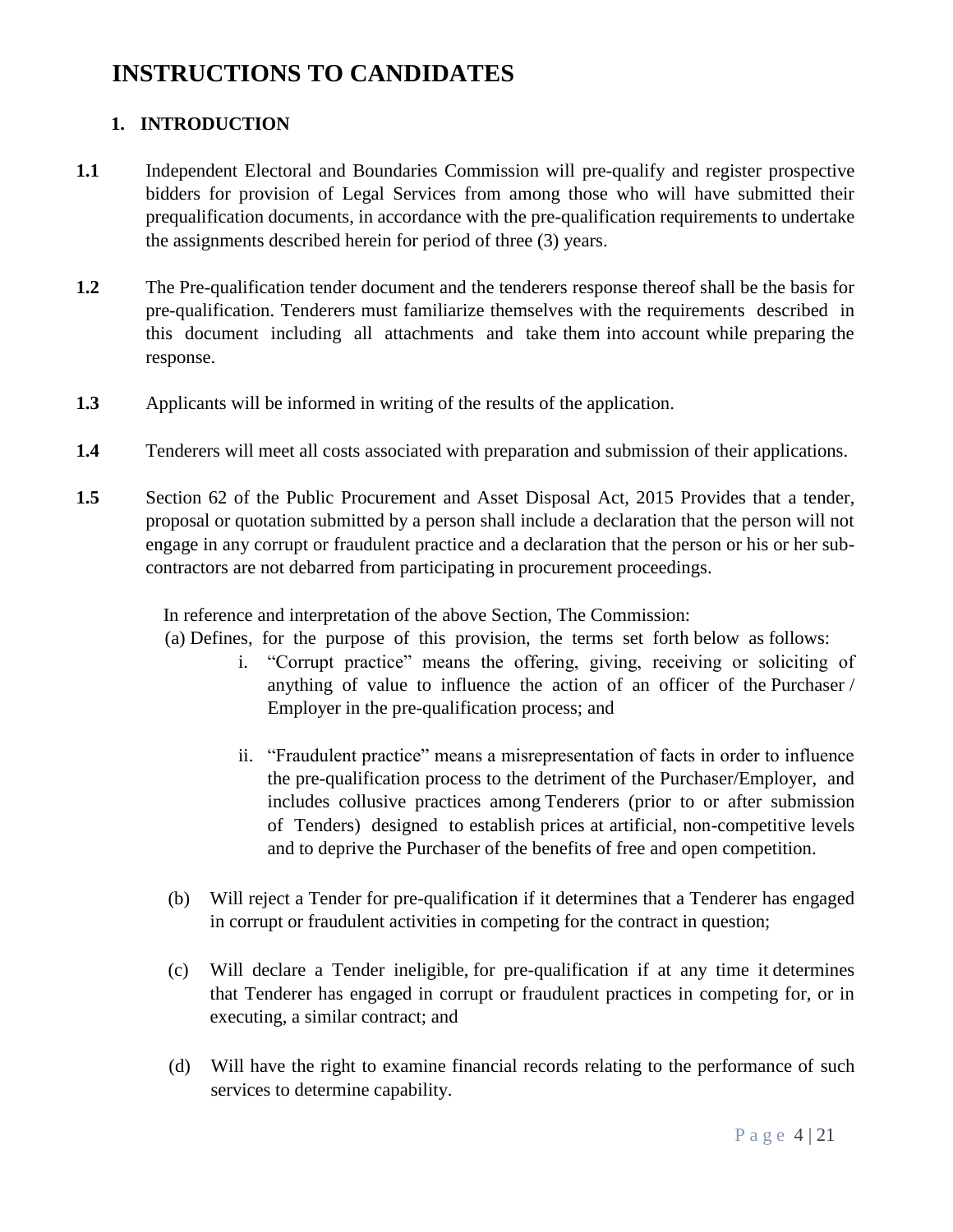- (e) Will have the right to inspect the business premises of the tenderer.
- **1.6** Tenderers shall furnish information as described in the pre-qualification tender document.
- **1.7** Tenderers shall be aware of the provisions on fraud and corruption stated in the standard contract under the clauses indicated in the data sheet.

#### **1.8 Professional Qualifications**

Law firms must be registered with the Law Society of Kenya and all their Advocates must be current members holding current practicing certificates from the Law Society of Kenya.

Tenderers shall as a matter of due diligence provide a letter of good standing from the Law Society of Kenya to this effect.

Law firms must have been in active provision of legal service for a period of not less than ten (10) years since its inception.

#### **1.9 Professional Insurance Indemnity**

They must have taken out a Professional Insurance Indemnity from a reputable insurance company whose cover value must not be less than Kenya Shillings one Hundred Million (Kshs. 100,000,000).

#### **1.10 Expertise**

The Law firms must be ranked highly by their peers as well as have proven experience in diverse and wide fields of law with emphasis on constitutional litigation, judicial review matters and employment and labour relations disputes.

While it is important for the lead partners to be experienced the qualification of other members of the firm who will be performing the majority of the legal services will also be evaluated. This includes associates, pupils and even paralegals. All partners should have at least 10 years post admission experience.

#### **1.11 Scope of legal services**

The legal services subject of this pre-qualification are in respect of, but not limited to, defending the Commission's interests in the following areas of assignment:

- i. Constitutional Law;
- ii. Administrative law/Judicial review
- iii. Civil Litigation;
- iv. iv. Employment and Labour Relations Law
- v. Public Procurement and Asset Disposal Law;
- vi. Arbitration and Alternative Dispute Resolution Law
- vii. Undertaking legal audits; and
- viii. Providing legal opinion in respect of the foregoing

The law firms should attach their firm profiles stating their specialties, type of matters/cases handled and their success rate in litigation.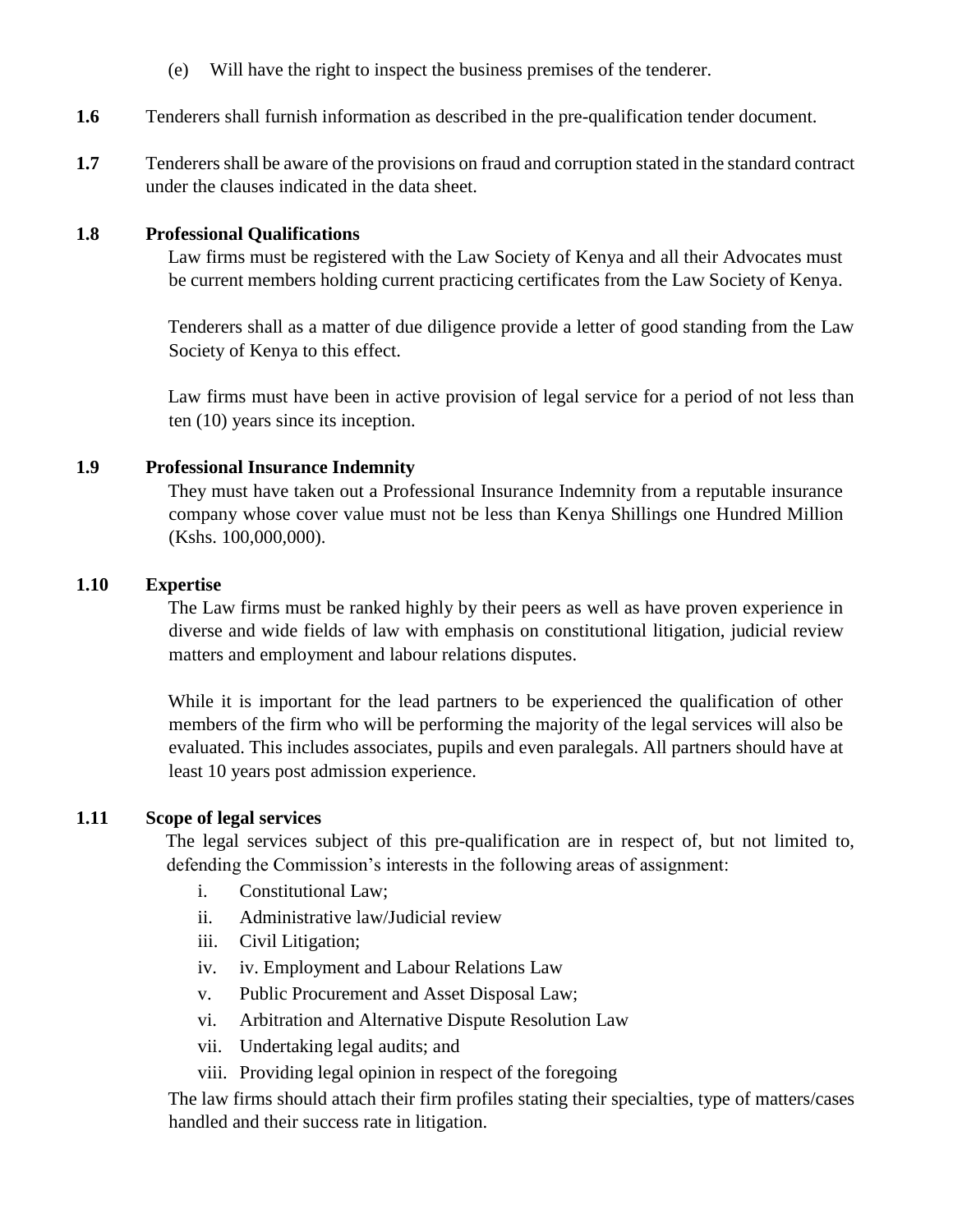#### **1.12 Firm's History**

The following information should be included:-

- (a) Period for which the law firm has been in operation.
- (b) Number of partners and their standing in the bar.
- (c) Number of Associates and their standing in the bar.
- (d) Number of other employees in the firm and their designation.

#### **1.13 Payment of Fees/Costs**

The selection will consider law firm's that offer the right balance of value for money as measured by the quality of legal service offered.

Estimated budgets of the costs from the law firms will be encouraged.

Law firms will be required to identify ways in which legal cost for any significant or complex cases can be mitigated.

Payment of fees will be based on:

- The Advocates Remuneration Order; or
- Negotiated fees

#### **1.14 Litigation against The Commission**

The firms should disclose if they are engaged with past or pending litigation against The Commission and the nature of the litigation in order to avoid conflict of interest or whether they have represented any client against the Commission.

#### **1.15 Monitoring and Evaluation**

The law firms must agree to be monitored and evaluated through regular client satisfaction surveys in order to ensure that they maintain high standards of service and give regular status reports of the cases to the Commission's Secretary.

#### **1.16 Service Level Agreements**

Bidders who are pre-qualified shall execute Service Level Agreements (SLAs) with The Commission and be retained on the Commission's panel of advocates for the period ending June, 2023. Amongst other service levels shall be the requirement that more than one advocate in the law firm handles the Commission's assignments, in order to ensure continuity and that the firms work closely with the Commission's in-house lawyers and to give regular reports on the briefs they handle.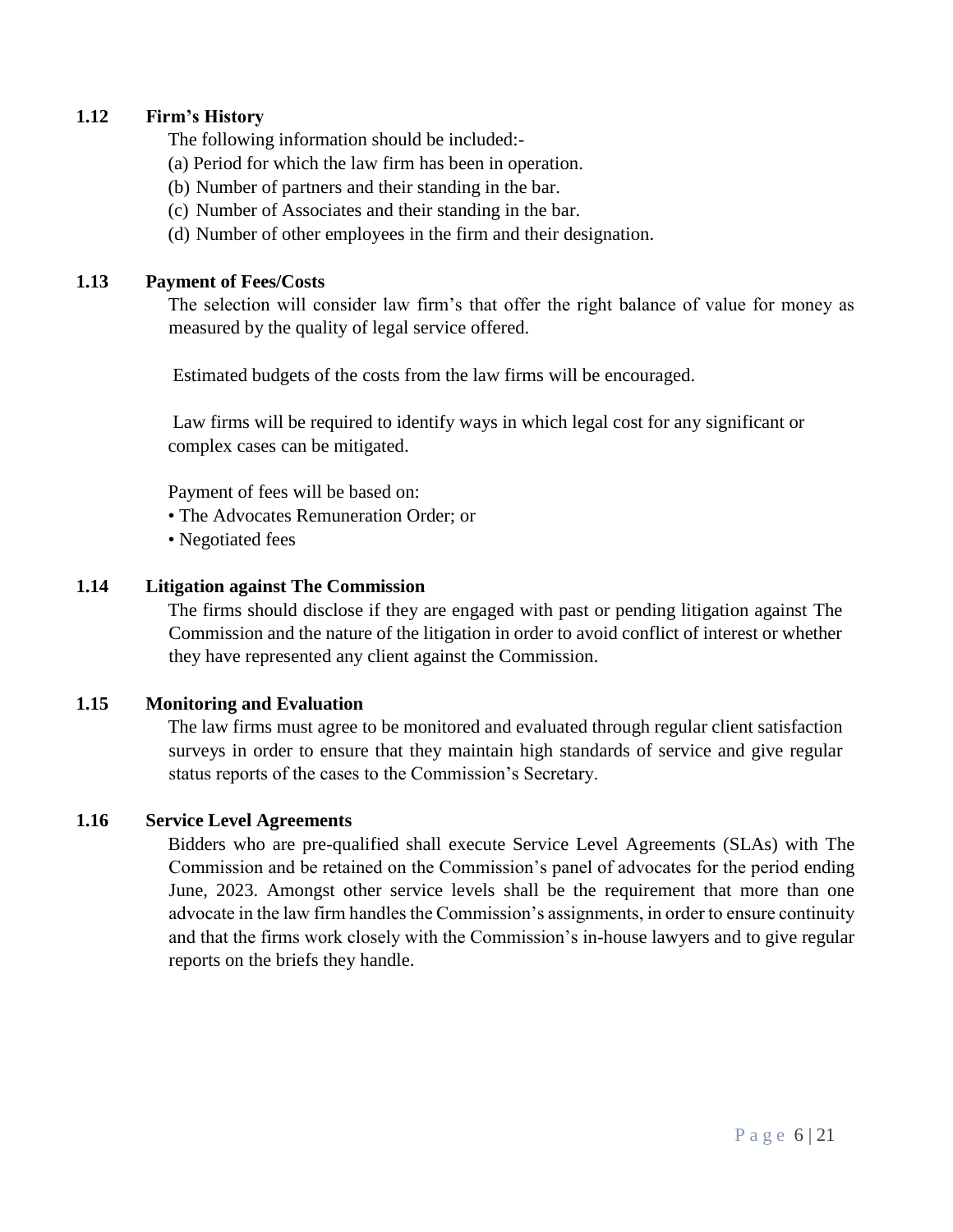## **2. DOCUMENTS COMPRISING THE REQUEST FOR PRE-QUALIFICATION**

**2.1** Tenderers may request a clarification on the Tender Pre-qualification document up to seven (7) days before the Tender submission date. Any request for clarification must be sent in writing by mail, facsimile or electronic mail to The Commission's address. The Commission will respond in writing by normal postal mail, facsimile or electronic mail to such requests and will send copies of the response to all Tenderers who intend to submit tenders.

#### **3. PREPARATION OF TENDER DOCUMENTS**

**3.1** Tenderers are requested to submit a Tender written in English language.

**3.2** Tenderers are expected to examine the documents comprising this request for prequalification in detail. Material deficiencies in providing the information requested may result in rejection of a Tender.

**3.3** The pre-qualification documents shall not include any financial proposal information other than audited accounts for the last Three (3) years.

#### **3.4 Period of Validity**

The request for pre-qualification shall remain valid for 150 days from the date of submission. The Commission will make best effort to complete the evaluation and communicate within this period.

### **4. SUBMISSION, RECEIPT AND OPENING OF PRE-QUALIFICATIONS**

**4.1** The original copy of Pre-qualification document shall be prepared in indelible ink. The document shall contain no interlineations or overwriting, except as necessary to correct errors made by the applicant. Any such corrections must be initialed by the person or persons who sign(s) the Pre-qualification Document.

**4.2** All pre-qualification documents must be paginated/folio-marked. No loose document will be accepted

**4.3** An authorized representative of the Applicants should initial all pages of the tender document.

**4.4** The Pre-qualification document should be prepared and submitted in 2 (two) Copies in a plain sealed envelope marked:

"PRE-QUALIFICATION OF PROVISION OF LEGAL SERVICES" And delivered to,

**The Ag. Chief Executive Officer/Commission Secretary Independent Electoral and Boundaries Commission (IEBC) Anniversary Towers, University Way, P.O Box 45371-00100, Nairobi**.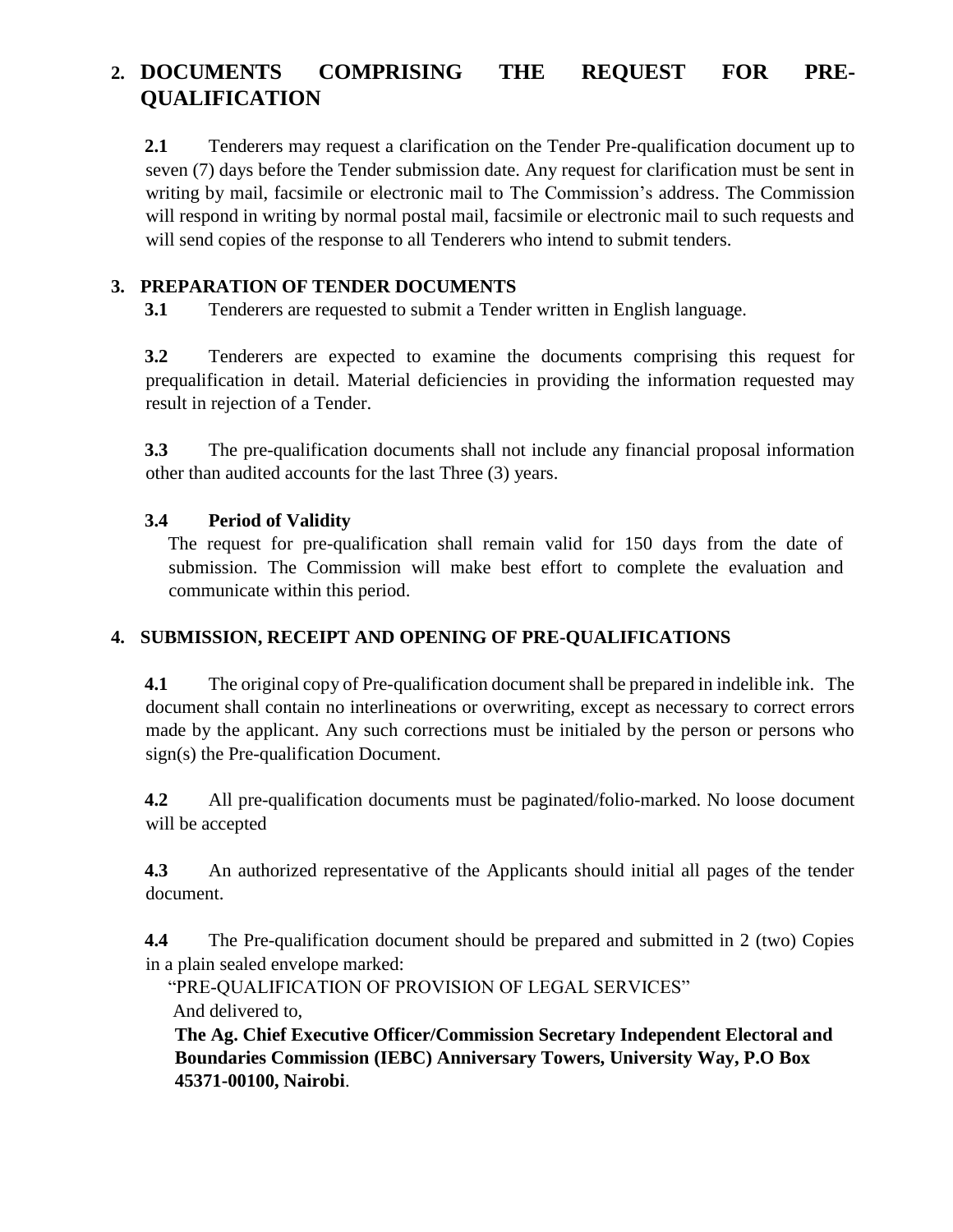#### **4.5 Deadline for Submission**

The closing time for the submission of the Pre-Qualification Document shall be the Tuesday, 12th May, 2020 at 11:00 am and shall be sent to the above address. Pre- Qualification Document shall be marked on top "DO NOT OPEN BEFORE Tuesday, 12<sup>th</sup> May, 2020 at 11:00 am"

#### **4.6 Late Submission**

Any Pre-Qualification Document received after the deadline pursuant to clause 4.4 shall be rejected as a late tender and shall not be considered.

#### **4.7 Tender Opening and Evaluation**

- **4.7.1** A Committee shall be appointed in accordance with the provisions of the Public Procurement and Asset Disposal Act, 2015 to open the applications immediately after the closing time for submission of the Pre-Qualification Document.
- **4.7.2** The Commission will prepare a record of the Pre-Qualification tender opening.
- **4.7.3** Evaluation will be done by a Committee established in accordance with the Public Procurement and Asset Disposal Act, 2015 and from within the members of staff, with the relevant expertise.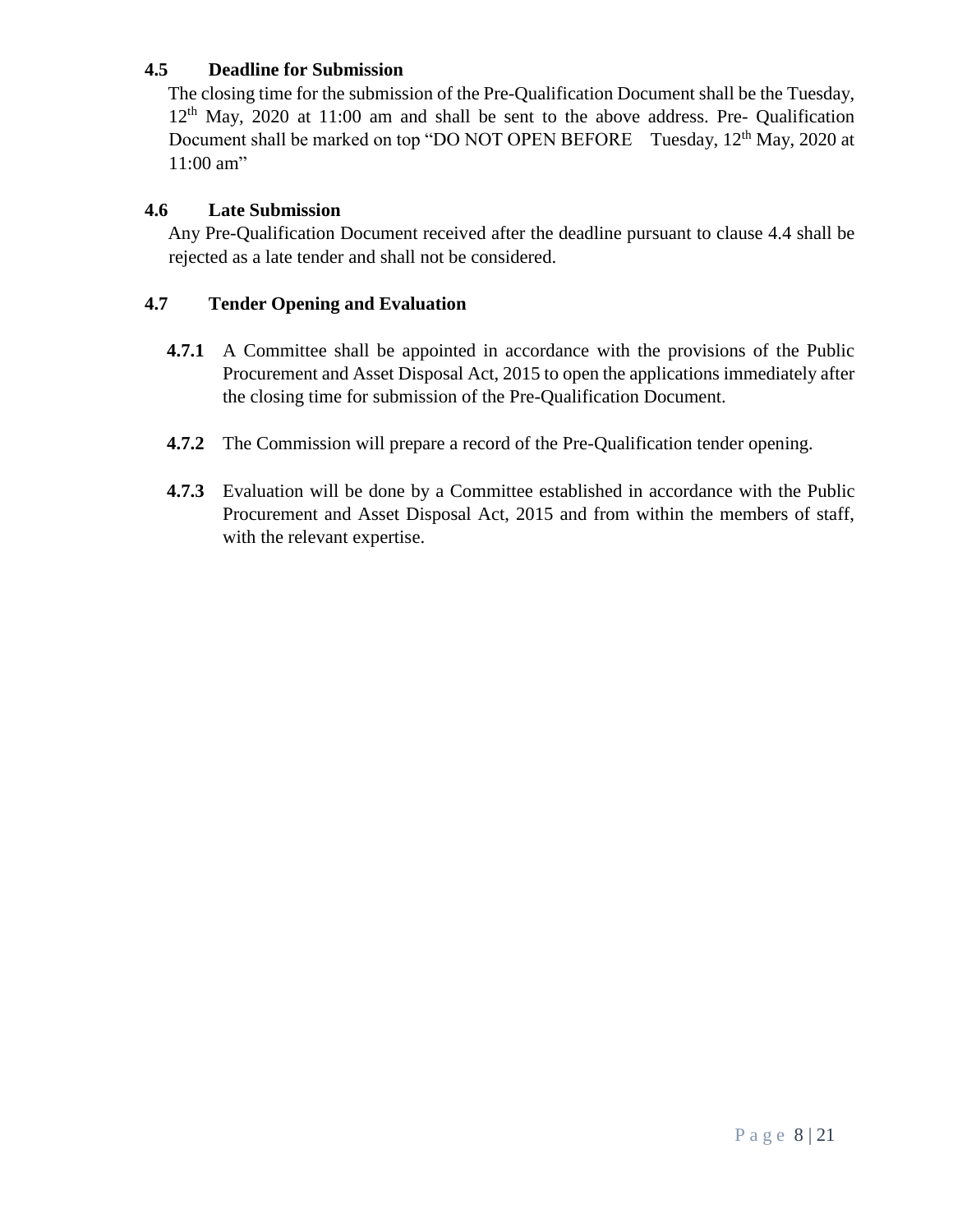## <span id="page-8-0"></span>**5. PRE-QUALIFICATION EVALUATION.**

### **5.1 Mandatory Requirements for Pre-Qualification**

| N <sub>0</sub> | <b>Item Description</b>                                                                                                                                                                                                                                                                                                                                                                                                                   | <b>Reference</b> (Indicate<br>the Serial number of<br>your tender where<br>evidence/informatio<br>n is provided) |
|----------------|-------------------------------------------------------------------------------------------------------------------------------------------------------------------------------------------------------------------------------------------------------------------------------------------------------------------------------------------------------------------------------------------------------------------------------------------|------------------------------------------------------------------------------------------------------------------|
| 1.             | Submission of one original and one copy of the pre-qualification application duly<br>paginated and signed/initialed on every page.                                                                                                                                                                                                                                                                                                        |                                                                                                                  |
| 2.             | Duly completed and signed pre-qualification submission form.                                                                                                                                                                                                                                                                                                                                                                              |                                                                                                                  |
| 3.             | Duly completed and signed confidential pre-qualification business questionnaire.                                                                                                                                                                                                                                                                                                                                                          |                                                                                                                  |
| 4.             | Firm profile, providing the following information:<br>Period during which the law firm has been in operation<br>$\bullet$<br>Number of partners and their standing in the bar in respect of disciplinary issues<br>Number of associates and their disciplinary standing in the bar in respect of<br>disciplinary issues<br>Number of paralegal staff<br>Number of support staff<br>Type of cases handled by the firm.<br>$\bullet$        |                                                                                                                  |
| 5.             | A Copy of Certificate of Registration of Practice.                                                                                                                                                                                                                                                                                                                                                                                        |                                                                                                                  |
| 6.             | Copies of admission certificates and current practicing certificates of the<br>proprietor, partners and associates                                                                                                                                                                                                                                                                                                                        |                                                                                                                  |
| 7.             | Reference letters on client letterheads from five (5) major clients that the bidders are<br>currently representing, and details of contact persons.                                                                                                                                                                                                                                                                                       |                                                                                                                  |
| 8.             | Valid Tax Compliance Certificate.                                                                                                                                                                                                                                                                                                                                                                                                         |                                                                                                                  |
| 9.             | Submission of audited accounts for the last three (3) years                                                                                                                                                                                                                                                                                                                                                                               |                                                                                                                  |
| 10.            | Letter of good standing of the firm detailing all the Advocates in the firm from the<br>Law Society of Kenya.                                                                                                                                                                                                                                                                                                                             |                                                                                                                  |
| 11.            | Evidence of valid professional indemnity insurance cover of at least Kenya Shillings<br>One Hundred Million (Kshs. 100,000,000/-) taken out with a reputable insurance firm.                                                                                                                                                                                                                                                              |                                                                                                                  |
| 12.            | A Duly Signed Declaration not to engage in corruption made pursuant to section 62<br>of the Public Procurement and Asset Disposal Act, 2015 indicating that the firm or<br>any of its partners, associates and/or employees will not engage in any corrupt or<br>fraudulent practice and declaration that the firm or any of its partners, associates<br>and/or employees are not debarred from participating in procurement proceedings. |                                                                                                                  |

The mandatory requirements must be met in order to qualify for the Technical Evaluation.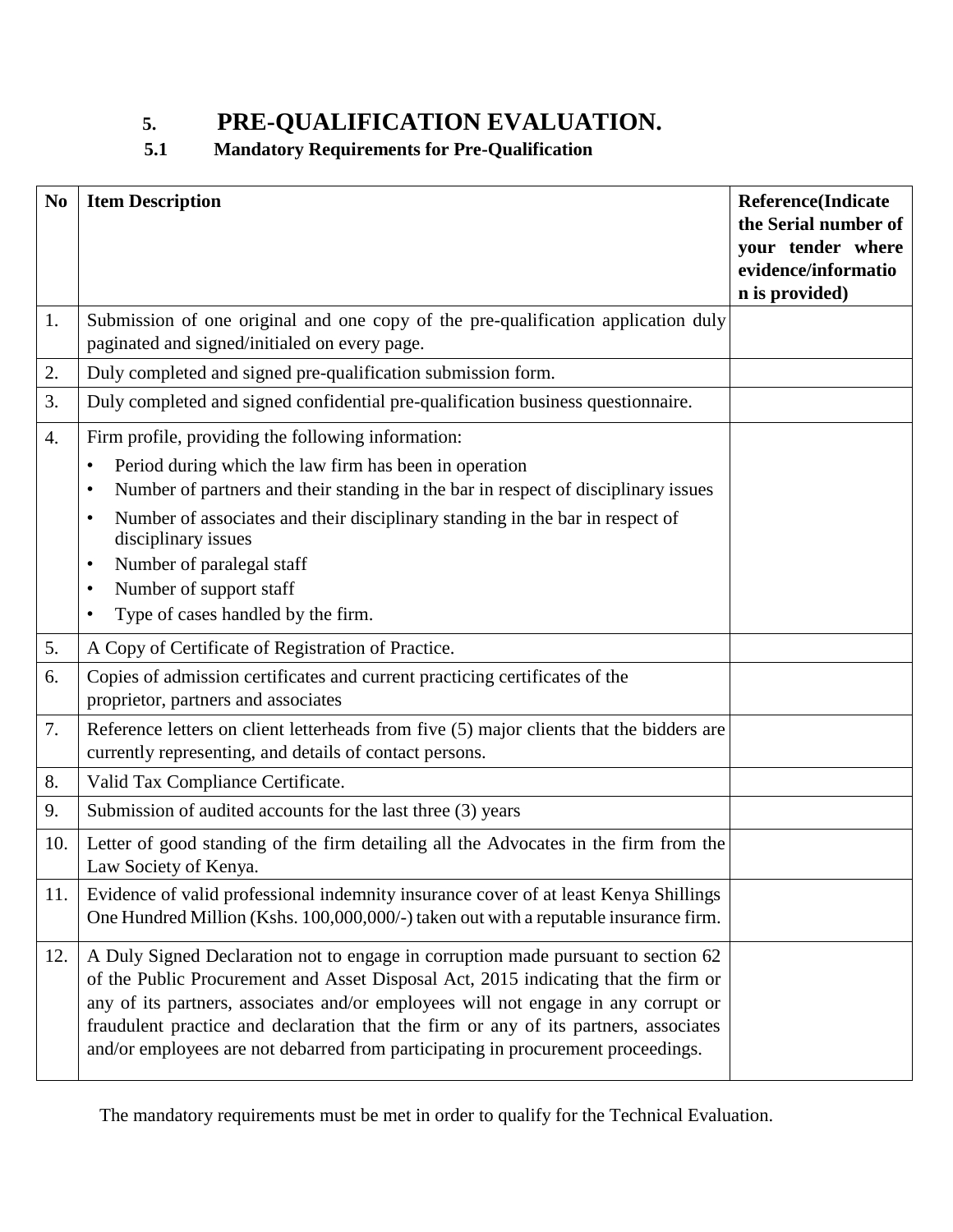### **5.2 Technical Evaluation**

All the bids admitted at the mandatory evaluation stage shall be subjected to a technical evaluation based on the requirements listed below. The technical evaluation is out of 100% with a pass mark of 75% and shall be strictly based on the criteria and distribution of marks set out in the matrix below.

|    | <b>EVALUATION MATRIX</b>                                                                                                                                                                                                                            |                                                                                                                              |                                |
|----|-----------------------------------------------------------------------------------------------------------------------------------------------------------------------------------------------------------------------------------------------------|------------------------------------------------------------------------------------------------------------------------------|--------------------------------|
|    | <b>Evaluation requirement</b>                                                                                                                                                                                                                       | <b>Parameter</b>                                                                                                             | <b>Maximum</b><br><b>Score</b> |
| 1) | Value of professional indemnity cover<br>(attach evidence)                                                                                                                                                                                          | Over Kshs.100 Million (5marks)                                                                                               | 5 marks                        |
| 2) | <b>Capacity of the firm</b><br>(Attach CVs of key personnel proposed<br>for administration and execution of legal<br>briefs. The CVs should be prepared<br>according to the format provided in this<br>document)<br><b>Number of partners</b><br>a) | $(C.Vs for 3 partners - 4 marks per C.V).$                                                                                   | 12 marks                       |
|    | <b>Number of Associates</b><br>b)                                                                                                                                                                                                                   | $(C.Vs for 2 Associate – 4 marks per C.V).$                                                                                  | 8 marks                        |
| 3) | <b>Briefs handled:</b><br>(Indicate nature of briefs handled<br>and attach evidence thereof)<br>(a) Employment and labour law                                                                                                                       | (Proof of 5 briefs<br>marks per brief indicated and<br>$\overline{2}$<br>marks for evidence of the brief<br>3<br>indicated). | 25 marks                       |
|    | (b) Complex Constitutional litigation                                                                                                                                                                                                               | (Proof of 3 briefs)<br>2 marks per brief indicated and<br>marks for evidence of the each<br>3<br>brief indicated).           | 15 marks                       |
|    | (c) Administrative law/judicial review                                                                                                                                                                                                              | (Proof of 3 briefs)<br>marks per brief indicated and<br>2<br>marks for evidence of the each<br>3<br>brief indicated).        | 15 marks                       |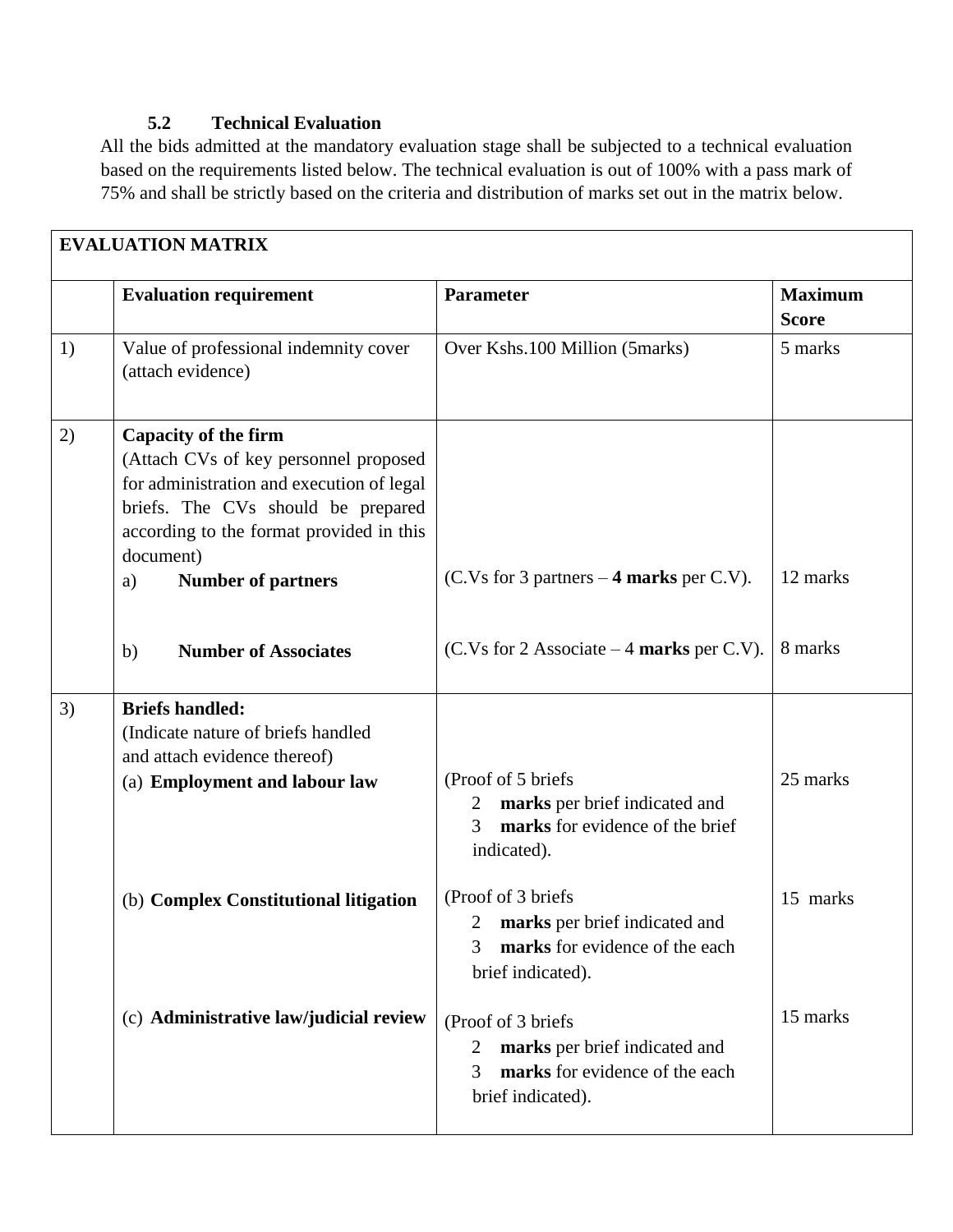|    | <b>EVALUATION MATRIX</b>                                                                   |                                                                                                                |                                |
|----|--------------------------------------------------------------------------------------------|----------------------------------------------------------------------------------------------------------------|--------------------------------|
|    | <b>Evaluation requirement</b>                                                              | <b>Parameter</b>                                                                                               | <b>Maximum</b><br><b>Score</b> |
|    | (d) Civil litigation                                                                       | (Proof of 1 brief)<br>2 marks per brief indicated and<br>5 marks for evidence of the each brief<br>indicated). | 7 marks                        |
|    | (e) Procurement and Disposal<br><b>Law related briefs</b>                                  | (Proof of 1 brief<br>2 marks per brief indicated and<br>5 marks for evidence of the each brief<br>indicated).  | 7 marks                        |
| 4) | Provide reference letters from six (6)<br>clients for whom similar services are<br>offered | (1 mark per reference letter, maximum of<br>6 reference letters)                                               | 6 marks                        |
|    |                                                                                            | <b>Total Score</b>                                                                                             | 100 marks                      |

The firms that will score 75% and above will be pre-qualified for provision of legal services for a period of three (3) years ending June, 2023.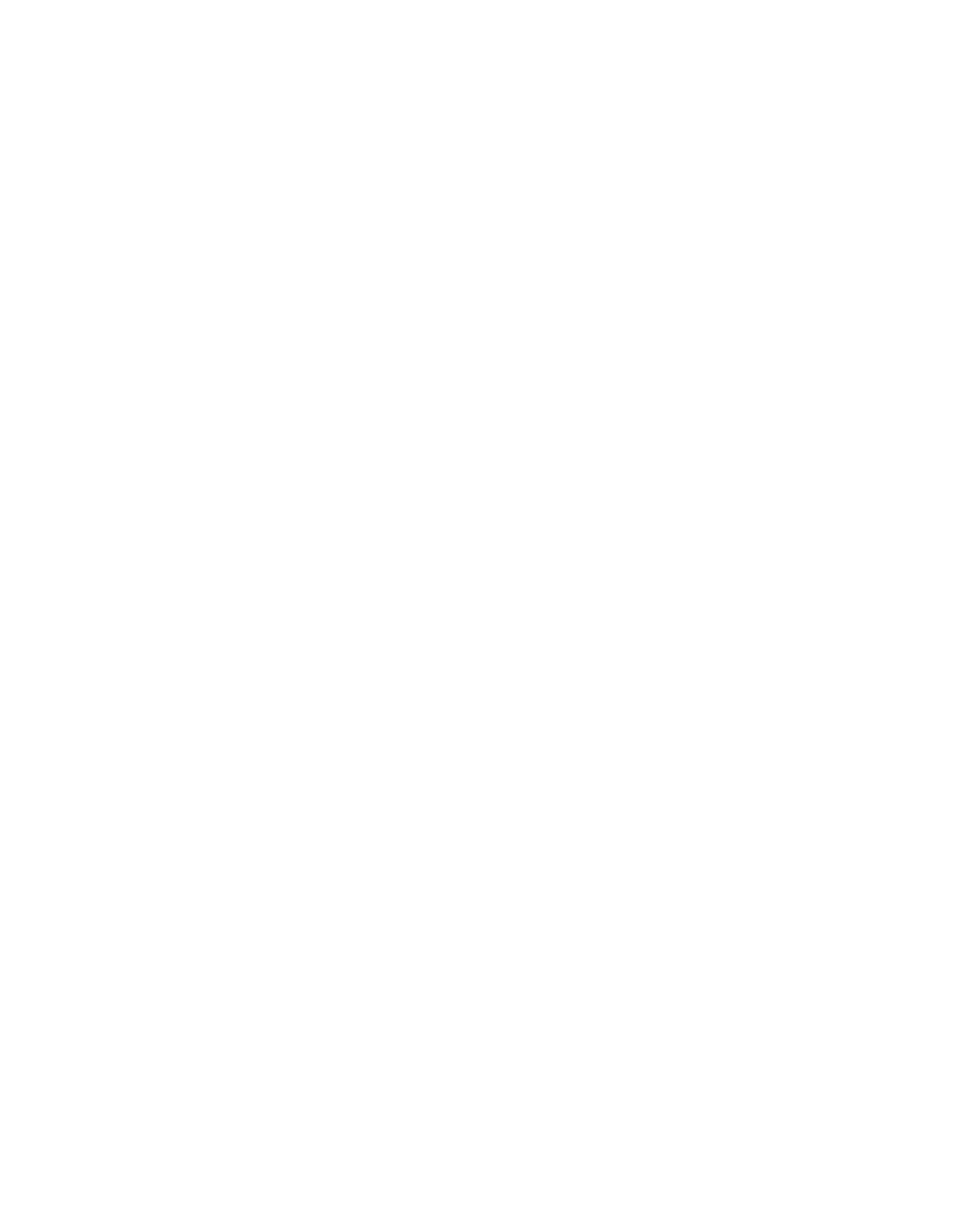## <span id="page-12-0"></span>**6. GENERAL INFORMATION**

- **6.1** The Commission will examine the tenders to determine completeness, general orderliness and sufficiency in responsiveness.
- **6.2** Applicants shall not contact The Commission on the matter relating to their Pre- Qualification Document from the time of opening to the time the evaluation is finalized and official communication is sent to them. Any effort by the Applicant to influence The Commission in the Pre-Qualification Document evaluation shall result in the rejection of their application.
- **6.3** Pre-qualification will be based on meeting the following minimum criteria regarding the Applicant's legal status, compliance with statutory requirements, general and particular experience, capacity, personnel and financial position as demonstrated by the responses in the attached forms.
- **6.4** The applicants must have registered offices, appropriate space and facilities within those offices, have leveraged on The Commission reserves the discretion of visiting physical premises from which the applicant conducts business if so desired to confirm existence and capability to deliver the said goods/services.
- **6.5** The Commission reserves the right to accept or reject any or all Pre-Qualification Documents without the obligation to assign any reason (s) for its decision thereof.

#### **6.6 Litigation**

Applicants must disclose any current litigation against the firm and briefly describe the nature of the litigation. Applicants must also disclose if they are handling any matters against The Commission and briefly describes the nature and scope of the matters.

#### **6.7 Evaluation Criteria**

The points given to evaluation criteria are as per the evaluation criteria

### **7. CONFIDENTIALITY**

**7.1** Information relating to the evaluation of pre-qualification documents and recommendation concerning prequalification shall not be disclosed to the applicants until the prequalified firms have been advised accordingly.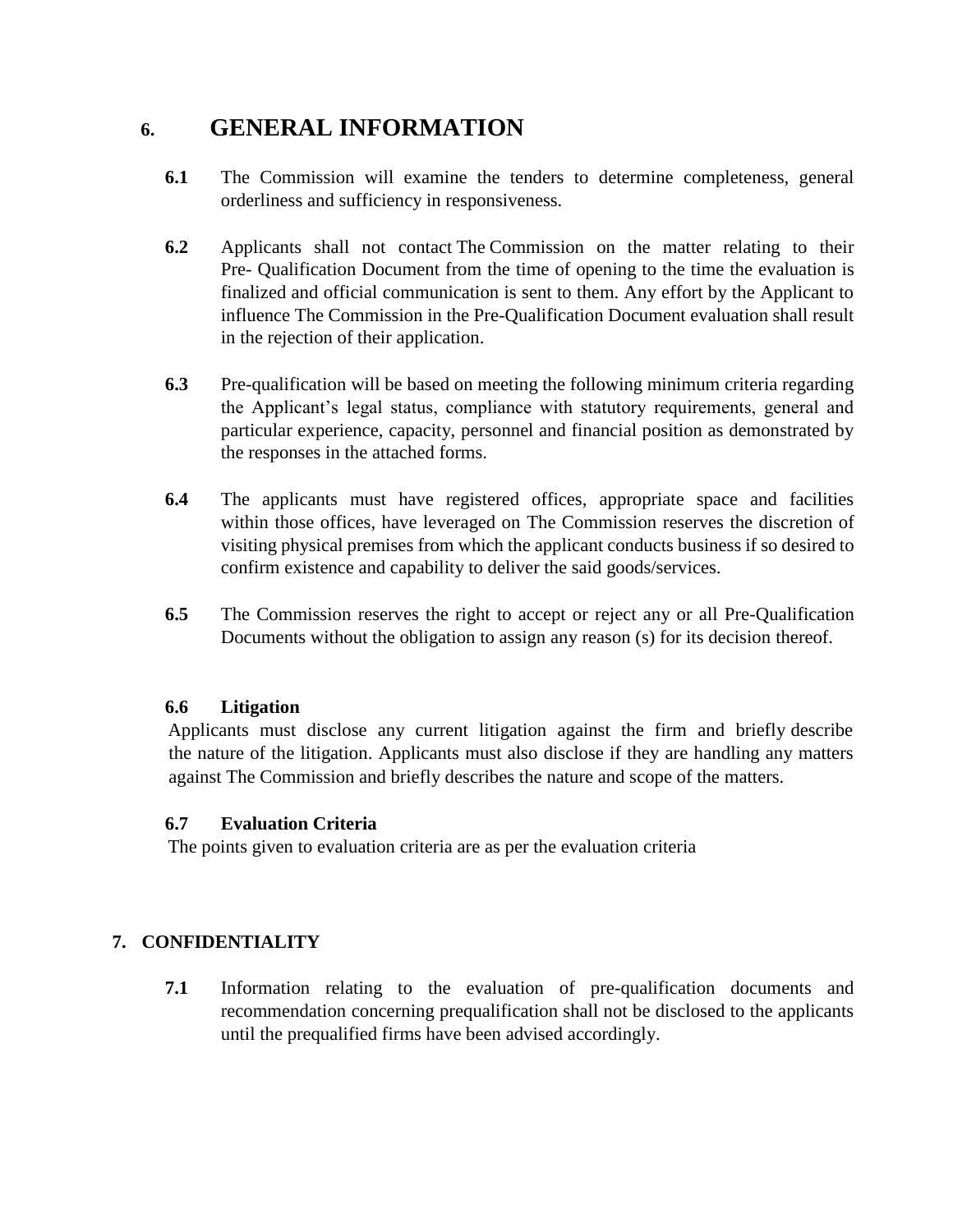#### **PRE-QUALIFICATION SUBMISSION FORM**

Date:

Pre-qualification No.:

To: **The Ag. Chief Executive Officer/Commission Secretary Independent Electoral and Boundaries Commission (IEBC) Anniversary Towers, University Way, P.O Box 45371-00100 Nairobi**

Dear Sir,

- 1. Having examined the Pre-qualification documents including Addenda No………………………………………………………….the receipt of which is hereby duly acknowledged, We, the undersigned, offer to supply the required services in accordance with your Request for Quotations and we hereby submit our Prequalification Document.
- 2. Our Pre-qualification is binding to us and if found acceptable we shall be pleased to be included in the list of pre-qualified firms.
- 3. We understand that you are not bound to accept any tender you may receive.

Dated this day of 2020

[Signature] [In the capacity of]

Duly authorized to sign tender for and on behalf of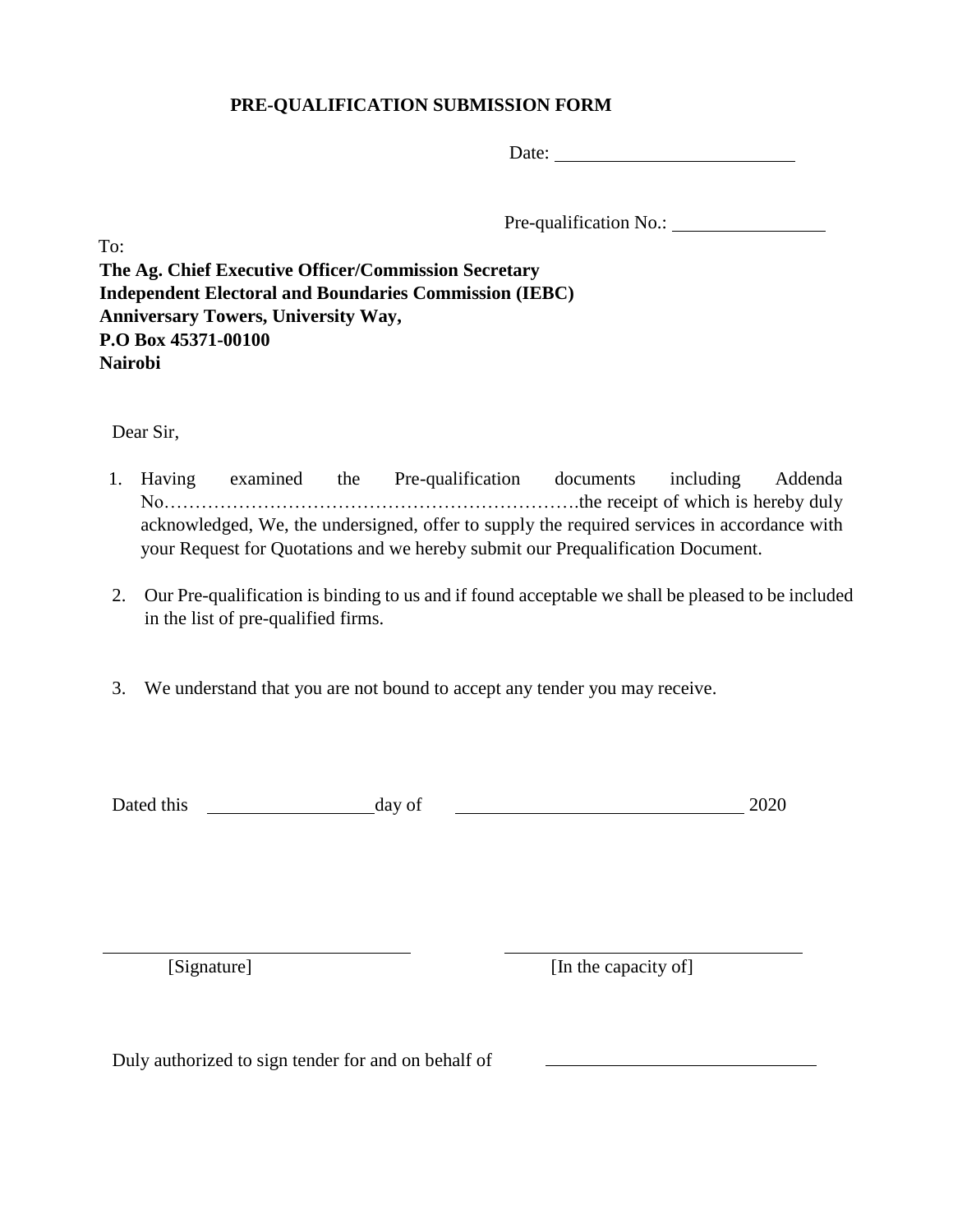## <span id="page-14-0"></span>**CONFIDENTIAL PRE-QUALIFICATION BUSINESS QUESTIONNAIRE FORM**

You are requested to give the particulars indicated in Part 1; either Part 2(a), 2(b) or 2 (c) whichever applies to your type of business; and Part 3.

You are advised that it is a serious offence to give false information on this form.

| Part 1 - General                                 |
|--------------------------------------------------|
| 1.1 Law Firm Name                                |
|                                                  |
| 1.2 Location of Business Premises.               |
|                                                  |
|                                                  |
|                                                  |
|                                                  |
|                                                  |
|                                                  |
|                                                  |
|                                                  |
|                                                  |
| Part $2(a)$ – Sole Proprietor                    |
|                                                  |
|                                                  |
|                                                  |
|                                                  |
|                                                  |
|                                                  |
| Part 2 (b) Partnership                           |
| 2b.1 Give details of Partners as follows:        |
| 2b.2 Name Nationality Citizenship Details Shares |
|                                                  |
|                                                  |
|                                                  |
|                                                  |
|                                                  |
|                                                  |
|                                                  |
|                                                  |
| Part 2 $(c)$ – Registered Company                |
|                                                  |

| 2c.1 State the Nominal and Issued Capital of Company- |
|-------------------------------------------------------|
|                                                       |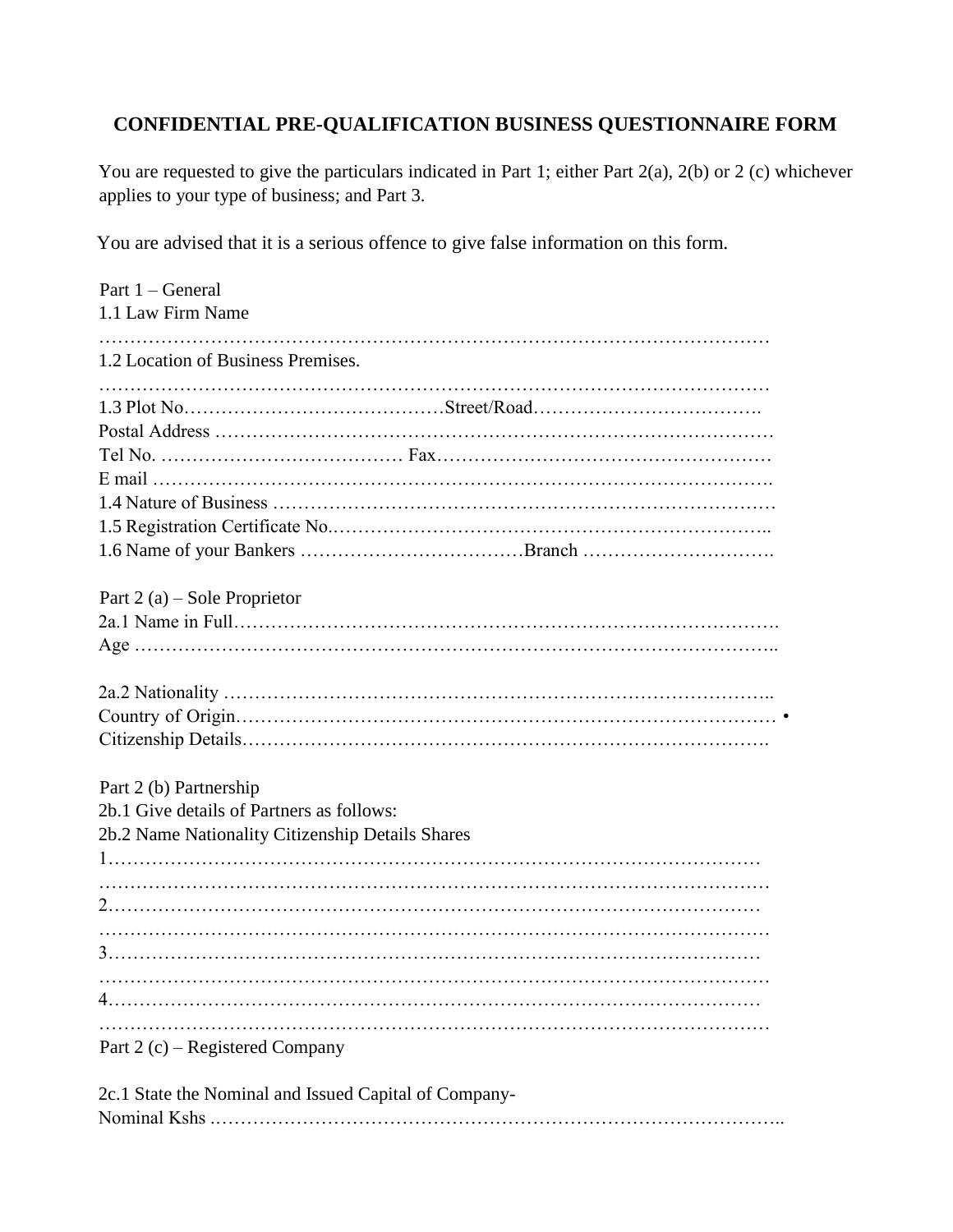Issued Kshs .…………………………………………………………………………………… 2c.2 Give details of all Directors as follows Name Nationality Citizenship Details Shares 1…………………………………………………………………………………………… ……………………………………………………………………………………………… 2.…………………………………………………………………………………………… ……………………………………………………………………………………………… 3.…………………………………………………………………………………………… ……………………………………………………………………………………………… 4.…………………………………………………………………………………………… ……………………………………………………………………………………………… 5…………………………………………………………………………………………… ……………………………………………………………………………………………… Part 3 – Eligibility Status 3.1 Are you related to an Employee, Committee Member or Board Member of The Commission? Yes \_\_\_\_\_\_ No\_\_\_\_\_\_\_ 3.2 If answer in '3.1' is YES give the relationship. ……………………………………………………………………………………………… ……………………………………………………………………………………………… ……………………………………………………………………………………………… ……………………………………………………………………………………………… ……………………………………………………………………………………………… I / We DECLARE that the information given on this form is correct to the best of my/our knowledge and belief and that I/We give the Authority to seek any other references concerning my/our company from whatever sources deemed relevant e.g. Company Registrar's office, Bankers etc

Date ……………………Signature of Applicant…………………………………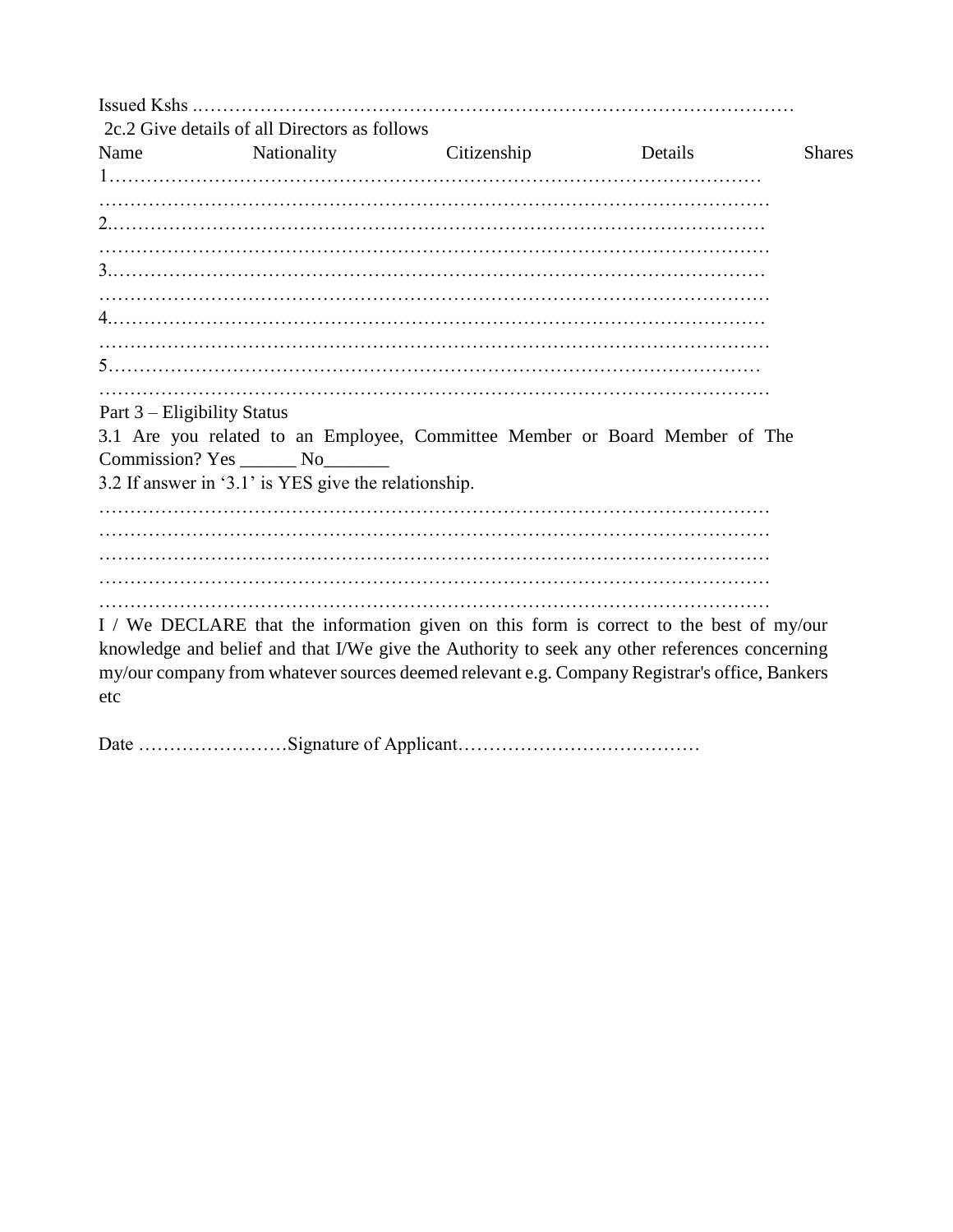#### **REPUBLIC OF KENYA IN THE MATTER OF OATHS AND STATUTORY DECLARATION ACT CHAPTER 15 OF THE LAWS OF KENYA AND IN THE MATTER OF THE PUBLIC PROCUREMENT AND DISPOSAL ACT, NO. 3 OF 2005.**

### **ANTI-CORRUPTION AFFIDAVIT FORM**

<span id="page-16-0"></span>I,……………………………………………………of P.O. Box………………………………… being a resident of ……………………… in the Republic of Kenya do hereby make oath and state as follows: - 1. THAT I am the……………………………………………….(Managing Partner/Principal Officer /Senior Partner) of…………………………………………(Name of the Law Firm) which is a Candidate in respect of Tender Number...............................to render legal services to **Independent Electoral and Boundaries Commission** and duly authorized and competent to make this Affidavit.

- 2. THAT the aforesaid Candidate has not been requested to pay any inducement to any member of the Board, Management, Staff and/or employees and/or agents of **Independent Electoral and Boundaries Commission**, which is the procuring entity.
- 3. THAT the aforesaid Candidate, its servant(s) and/or agent(s) have not been offered and will not offer any inducement to any member of the Commission, Management, Staff and/or employee(s) and/or agent(s) of **Independent Electoral and Boundaries Commission**.
- 4. THAT the aforesaid Candidate, its servant(s) and/or agent(s) have not been debarred from any procurement process.
- 5. THAT what is deposed to hereinabove is true to the best of my knowledge information and belief.

|           | <b>DEPONENT</b> |
|-----------|-----------------|
|           |                 |
| Before me |                 |
|           |                 |
|           |                 |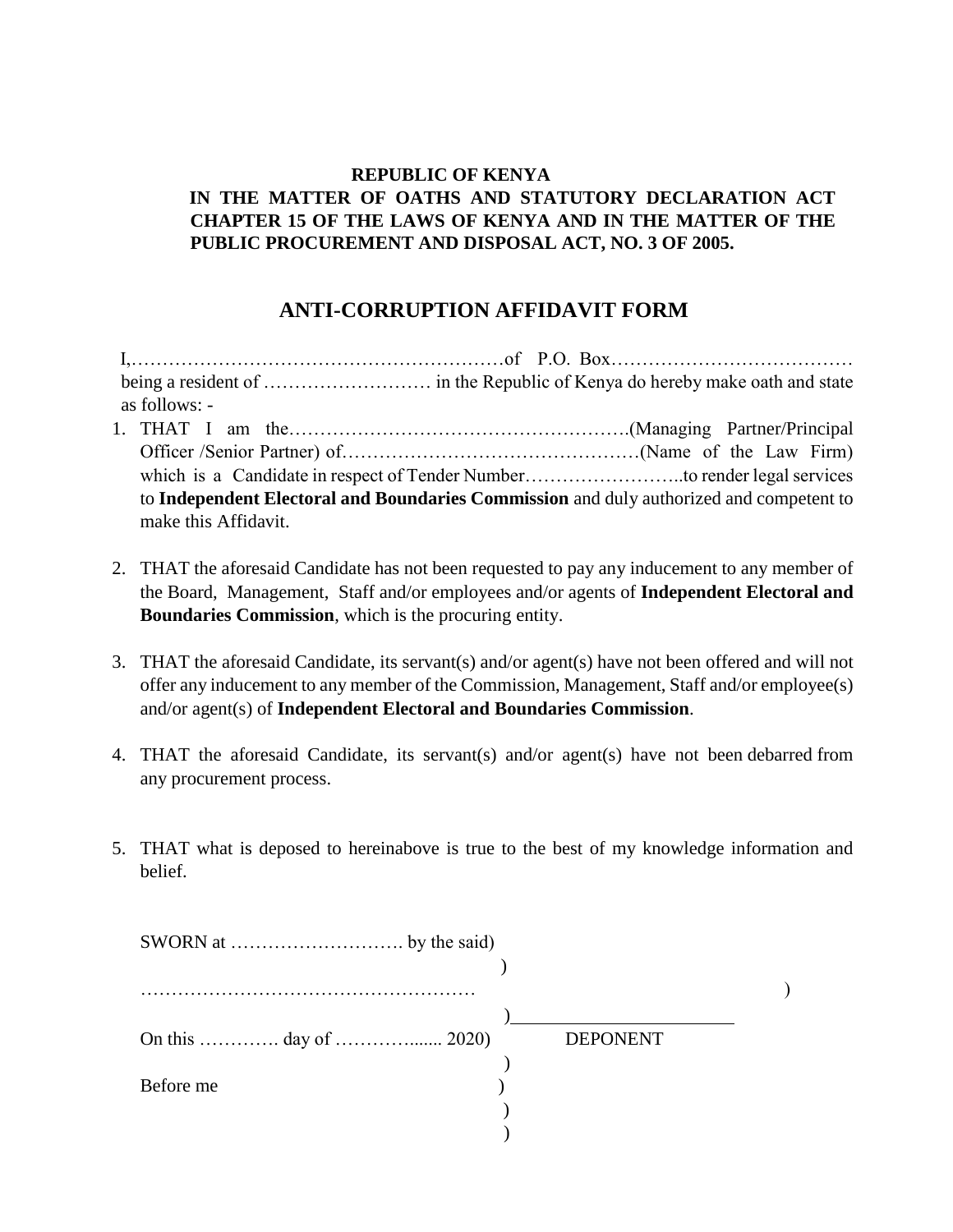**Commissioner for Oaths** 

#### $\mathcal{L}$ **DISCLOSURE**

RANGE OF SERVICES YOU SPECIALISE IN.

### HAVE YOU PREVIOUSLY BEEN RENDERING LEGAL SERVICES TO INDEPENDENT **ELECTORAL AND BOUNDARIES COMMISSION? IF YES, WHICH CASES**

### DO YOU HAVE ANY INSTRUCTIONS WITH US? IF SO GIVE DETAILS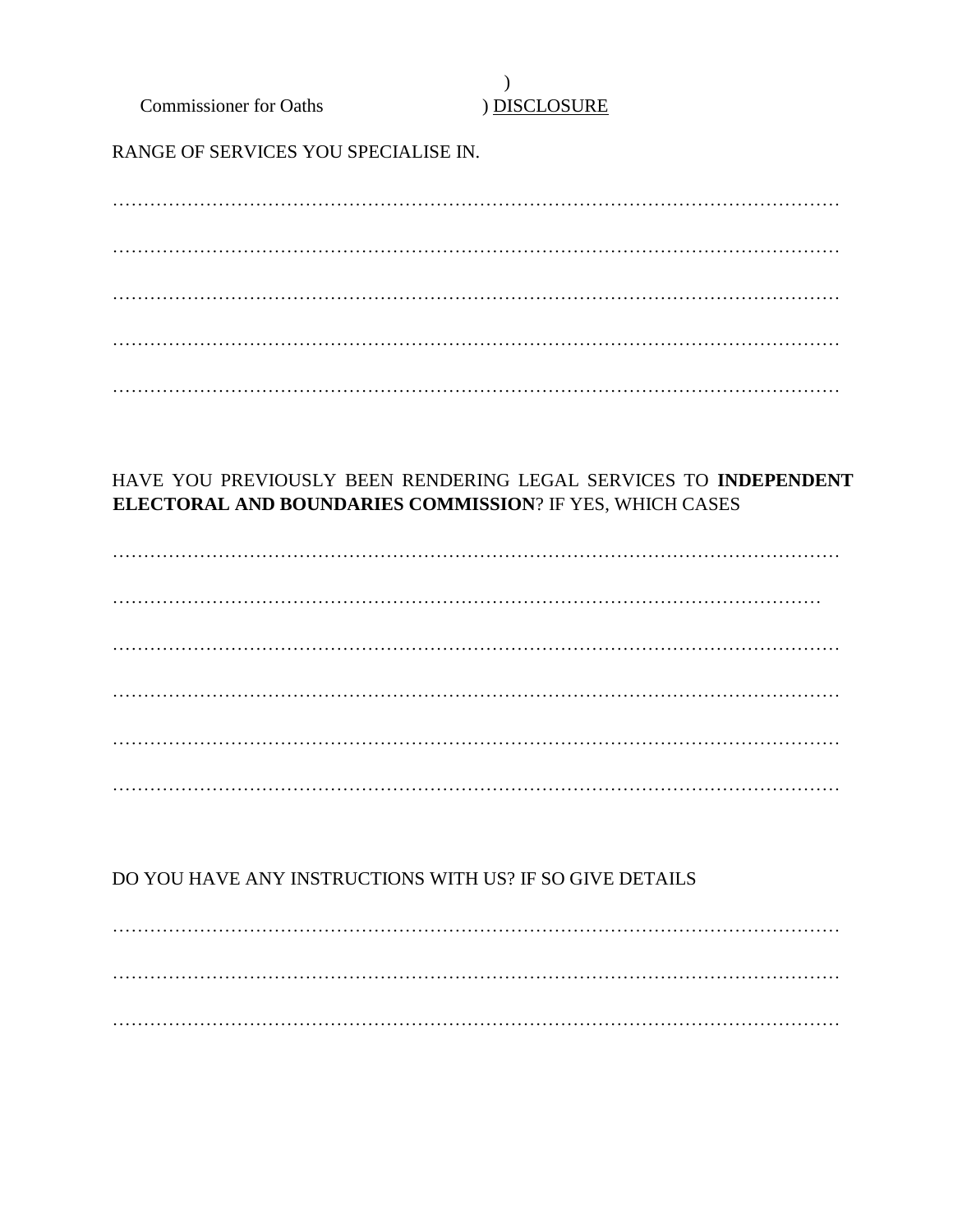### CRIMINAL OFFENCE DISCLOSURE

#### I/WE NAME OF PARTNER/PARTNERS: -

| (Please list all partners)                                                                                                                                                                                                                                                                                 |
|------------------------------------------------------------------------------------------------------------------------------------------------------------------------------------------------------------------------------------------------------------------------------------------------------------|
| have not been convicted of any criminal offence relating to professional conduct or the making of<br>false statements or misrepresentations as to its qualifications to enter into a procurement contract<br>within a period of three (3) years preceding the commencement of this procurement proceeding. |
|                                                                                                                                                                                                                                                                                                            |

| In the capacity of |
|--------------------|
|                    |
|                    |
|                    |

| Dated |  |  |  |
|-------|--|--|--|
|-------|--|--|--|

Law firm's stamp

……………………………………………………………………………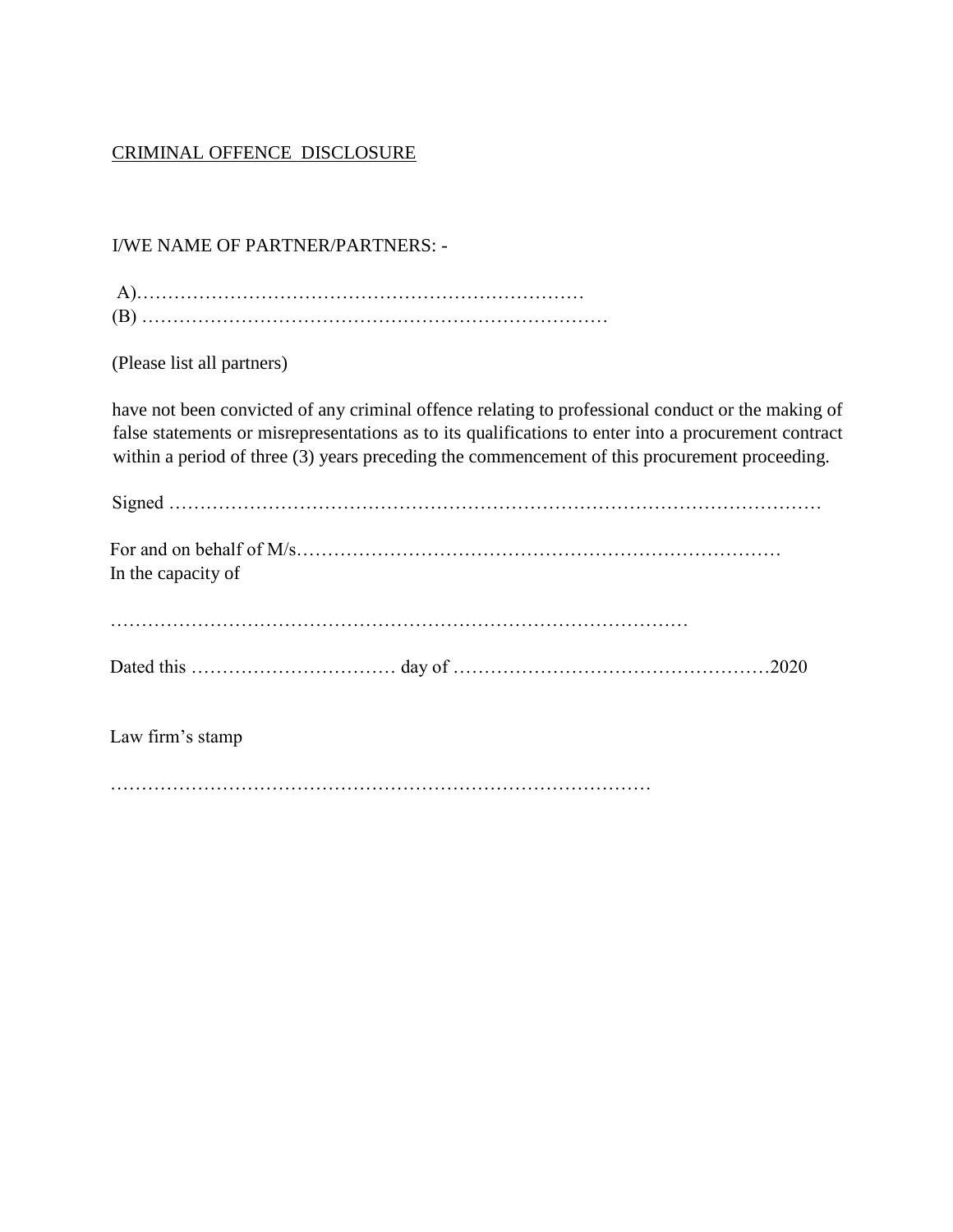### <span id="page-19-0"></span>**FORMAT OF CURRICULUM VITAE (CV) FOR PROPOSED PROFESSIONAL STAFF**

| Name of Staff:                                                                                                                                                                                                                                                                      |  |  |
|-------------------------------------------------------------------------------------------------------------------------------------------------------------------------------------------------------------------------------------------------------------------------------------|--|--|
|                                                                                                                                                                                                                                                                                     |  |  |
| Date of Birth: Vears with Firm: Nationality:                                                                                                                                                                                                                                        |  |  |
|                                                                                                                                                                                                                                                                                     |  |  |
| Detailed Tasks Assigned:                                                                                                                                                                                                                                                            |  |  |
| <u> 1989 - Johann John Stone, market fan de Amerikaansk kommunister († 1958)</u>                                                                                                                                                                                                    |  |  |
| Key Qualifications:<br>(Give an outline of staff member's experience and training most pertinent to tasks on assignment.<br>Describe degree of responsibility held by staff member on relevant previous assignments and give<br>dates and locations).                               |  |  |
| Education:<br>(Summarize college/university and other specialized education of staff member, giving names of<br>schools, dates attended and degree[s] obtained.)                                                                                                                    |  |  |
| <b>Employment Record:</b><br>(Starting with present position, list in reverse order every employment held. List all positions held by<br>staff member since graduation, giving dates, names of employing organizations, titles of positions<br>held, and locations of assignments.) |  |  |
| Certification:<br>I, the undersigned, certify that these data correctly describe me, my qualifications, and my experience.                                                                                                                                                          |  |  |
| Full<br>member:                                                                                                                                                                                                                                                                     |  |  |
| Signature of staff<br><u> 1980 - Johann Barn, amerikan besteman besteman besteman besteman besteman besteman besteman besteman besteman</u><br>member<br>Date:                                                                                                                      |  |  |

Full name of authorized representative: